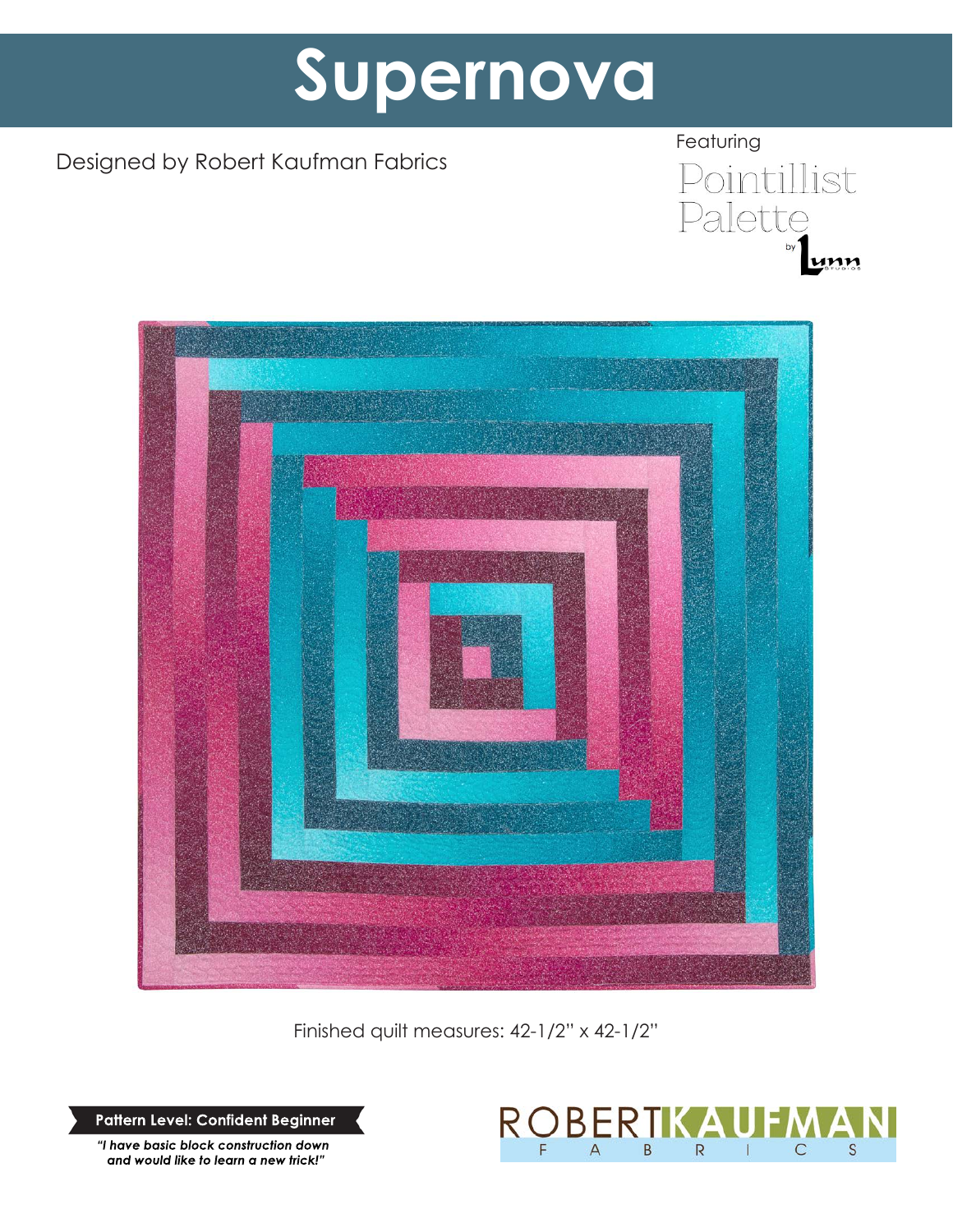### Fabric and Supplies Needed



## Notes Before You Begin

- Please read through all of the instructions before beginning.
- All of the seam allowances are 1/4" unless otherwise noted.
- Width of fabric (WOF) is equal to at least 42" wide.
- Press all seam allowances open after each seam is sewn, unless otherwise noted.
- Remember to measure twice and cut once!

#### Cutting Instructions

*The fabrics are gradient from left to right, so you will want to keep that in mind when cutting and sewing the strips together.* 

*You may pre-cut your strips, or cut and sew them as you go. If you choose to pre-cut, lay them out on a design wall so you can be sure to place the gradient in the correct direction, which will create contrast between the strips.*

#### **Fabric A**

- Cut fifteen strips 2-1/2" x WOF (you may cut more later, if necessary, depending on the layout of your quilt top), then cut into lengths in 2" increments beginning with 2-1/2" x 2-1/2" and ending with 2-1/2" x 40-1/2" (so your pieces will measure 2-1/2" x 2-1/2", 2-1/2" x 4-1/2", 2-1/2" x 6-1/2"...etc.). Cut two strips that are 2-1/2" x 26-1/2" in length and do NOT cut a strip that measures 2-1/2" x 10-1/2".

#### **Fabric B**

- Cut fifteen strips 2-1/2" x WOF (you may cut more later, if necessary, depending on the layout of your quilt top), then cut into lengths in 2" increments beginning with 2-1/2" x 2-1/2" and ending with 2-1/2" x 42-1/2" (so your pieces will measure 2-1/2" x 2-1/2", 2-1/2" x 4-1/2", 2-1/2" x 6-1/2"...etc.). Cut two strips that are 2-1/2" x 10-1/2" in length and do NOT cut a strip that measures 2-1/2 x 26-1/2".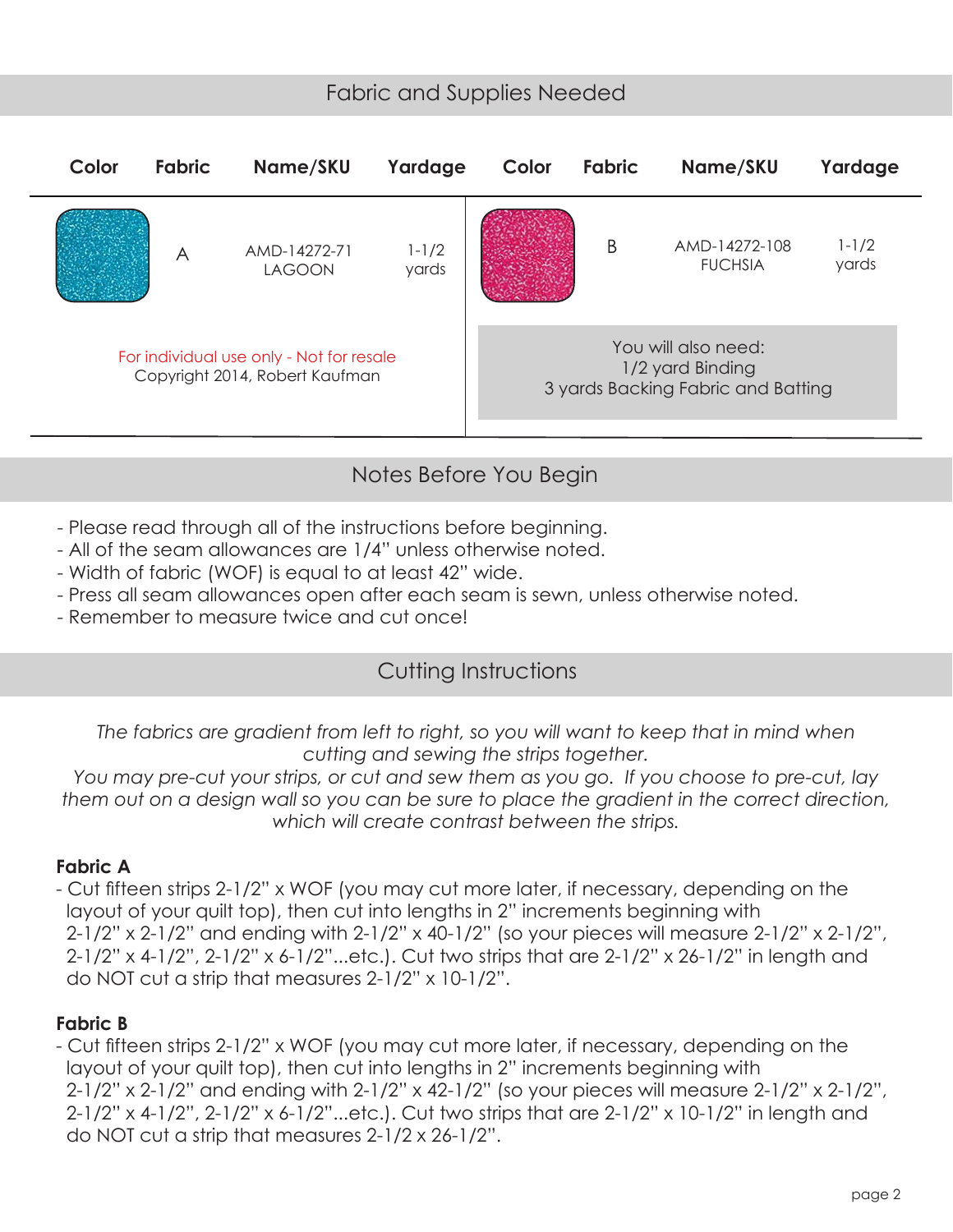- You will begin in the center of the quilt top with a 2-1/2" x 2-1/2" Fabric B square and work your way around in a clockwise spiral. Sew the pieces according to the assembly diagram on page 3 (taking into account the gradient of the strips). Sew the pieces right sides together, press seams and then trim the edges to true up before proceeding to the next strip.



1. Sew a Fabric A 2-1/2" x 2-1/2" square to the top of a Fabric B 2-1/2" x 2-1/2" square.



3. Sew a Fabric B 2-1/2" x 4-1/2" rectangle to the bottom of the pieced unit.



2. Sew a Fabric A 2-1/2" x 4-1/2" rectangle to the right side of the pieced unit.



4. Sew a Fabric B  $2-1/2$ " x 6-1/2" rectangle to the left side of the pieced unit.

5. Continue to sew strips onto the pieced unit, working in a clockwise spiral.

*Tip: when sewing long strips, it is easy for them to become stretched and warped. Pin your pieces, right sides together, on a flat surface before sewing, being sure not to stretch your strips as you pin.*